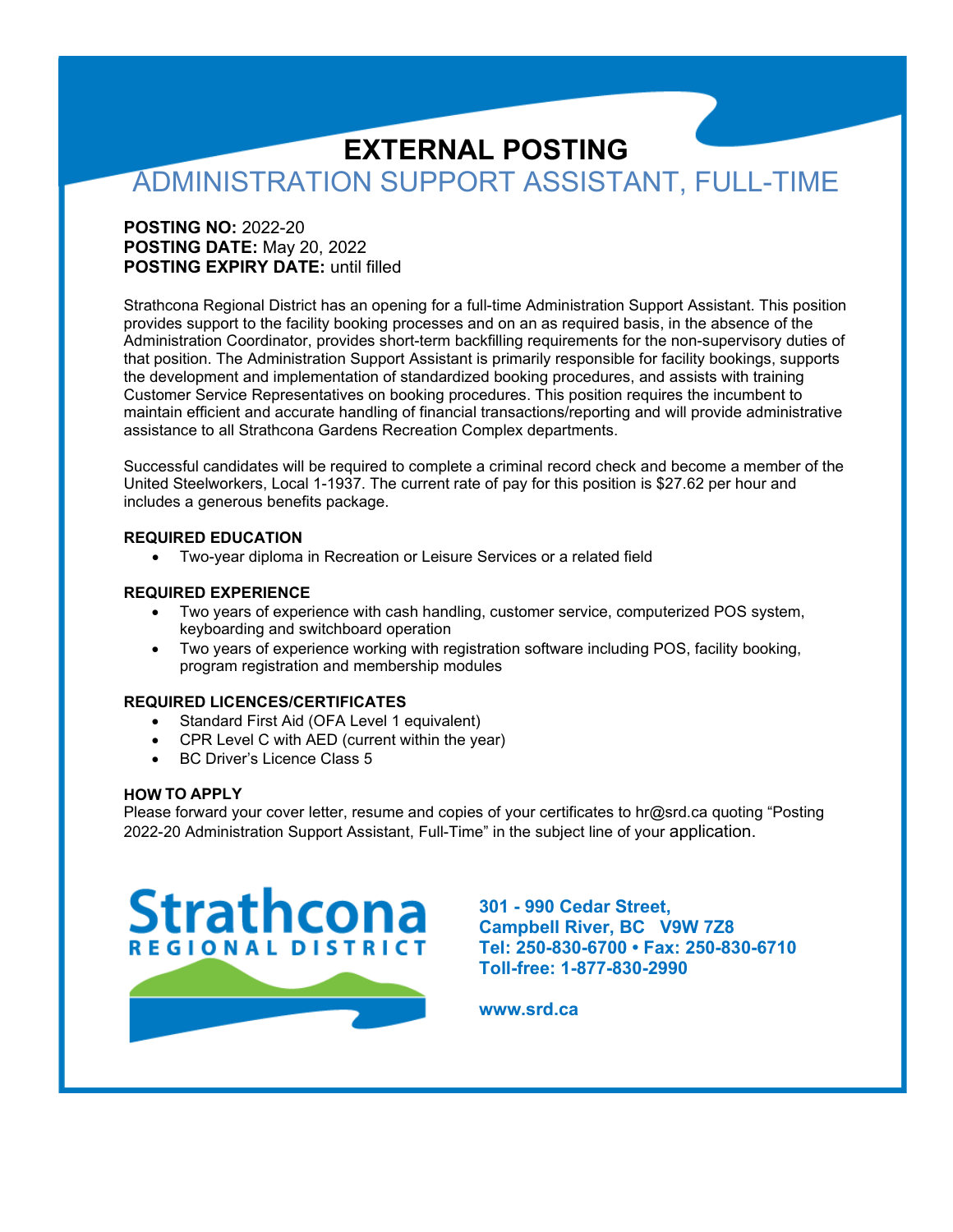

# **ADMINISTRATION SUPPORT ASSISTANT**

#### **JOB SUMMARY**

Under the direction of the Manager, Arenas and Administration, this position provides support to the facility booking processes and on an as required basis, in the absence of the Administration Coordinator, provides short-term backfilling requirements for the non-supervisory duties of that position. The Administration Support Assistant is primarily responsible for facility bookings, supports the development and implementation of standardized booking procedures, and assists with training Customer Service Representatives on booking procedures. This position requires the incumbent to maintain efficient and accurate handling of financial transactions/reporting and will provide administrative assistance to all Strathcona Gardens Recreation Complex departments.

### **JOB DUTIES**

- Promotes a safe, friendly and enjoyable recreational atmosphere.
- Ensures a high level of customer service is provided
- Resolves problems with patrons or user groups and refers to management when appropriate
- Administers and facilitates facility bookings processes
- Responds to the needs of renters and user groups (i.e. facility set-up, special requirements, etc.)
- Works directly with user groups to ensure their needs are met
- Effectively communicates with staff and clients the requirements around bookings in terms of staffing, space and equipment needs, scheduling, set up and take down expectations, polices and any other required services
- Performs accounts payable invoice documentation matching, ensuring packing slip and purchase order documentation is attached to invoices
- Prepares daily revenue reports, including the review, calculation and processing of point of sale (POS) transactions, using the PerfectMind system
- Processes and controls bank deposits, petty cash and floats
- Assists the Administration Coordinator with staff scheduling (i.e. substitutions or call-ins)
- Inputs program information into the registration software, as required
- Fulfils Customer Service Representative duties in a backfilling role, as required
- Administers first aid as required and ensures all incidents are documented
- Performs other related duties as assigned

# **REQUIRED EDUCATION**

• Two-year diploma in Recreation or Leisure Services or a related field

### **PREFERRED EDUCATION**

• Post-secondary courses in accounting

# **REQUIRED EXPERIENCE**

- Two years of experience with cash handling, customer service, computerized POS system, keyboarding and switchboard operation
- Two years of experience working with registration software including POS, facility booking, program registration and membership modules